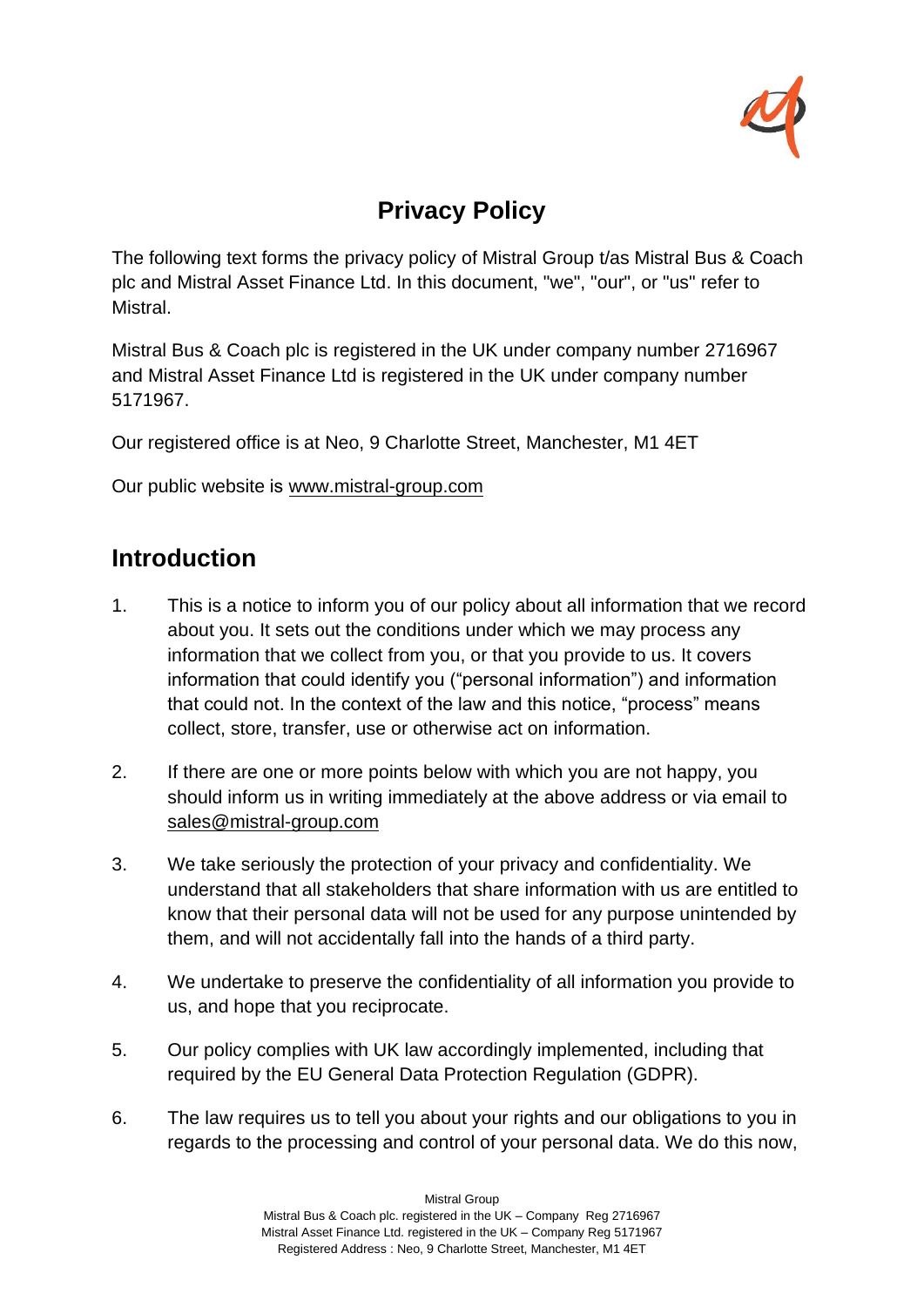

by requesting that you read the information provided at [www.knowyourprivacyrights.org](http://www.knowyourprivacyrights.org/)

7. Except as set out below, we do not share, or sell, or disclose to a third party, any information collected through our normal course of business.

## **The bases on which we process information about you**

The law requires us to determine under which of six defined bases we process different categories of your personal information, and to notify you of the basis for each category.

If a basis on which we process your personal information is no longer relevant then we shall immediately stop processing your data.

If the basis changes then if required by law we shall notify you of the change and of any new basis under which we have determined that we can continue to process your information.

# **1. Information we process because we have a contractual obligation with you**

When you enter into an agreement with us, buy a product or service from us, or otherwise agree to our terms and conditions, a contract is formed between you and us.

In order to carry out our obligations under that contract we must process the information you give us. Some of this information may be personal information.

We may use it in order to:

- 1.1. verify your identity for security and credit approval purposes
- 1.2. sell products to you
- 1.3. provide you with our services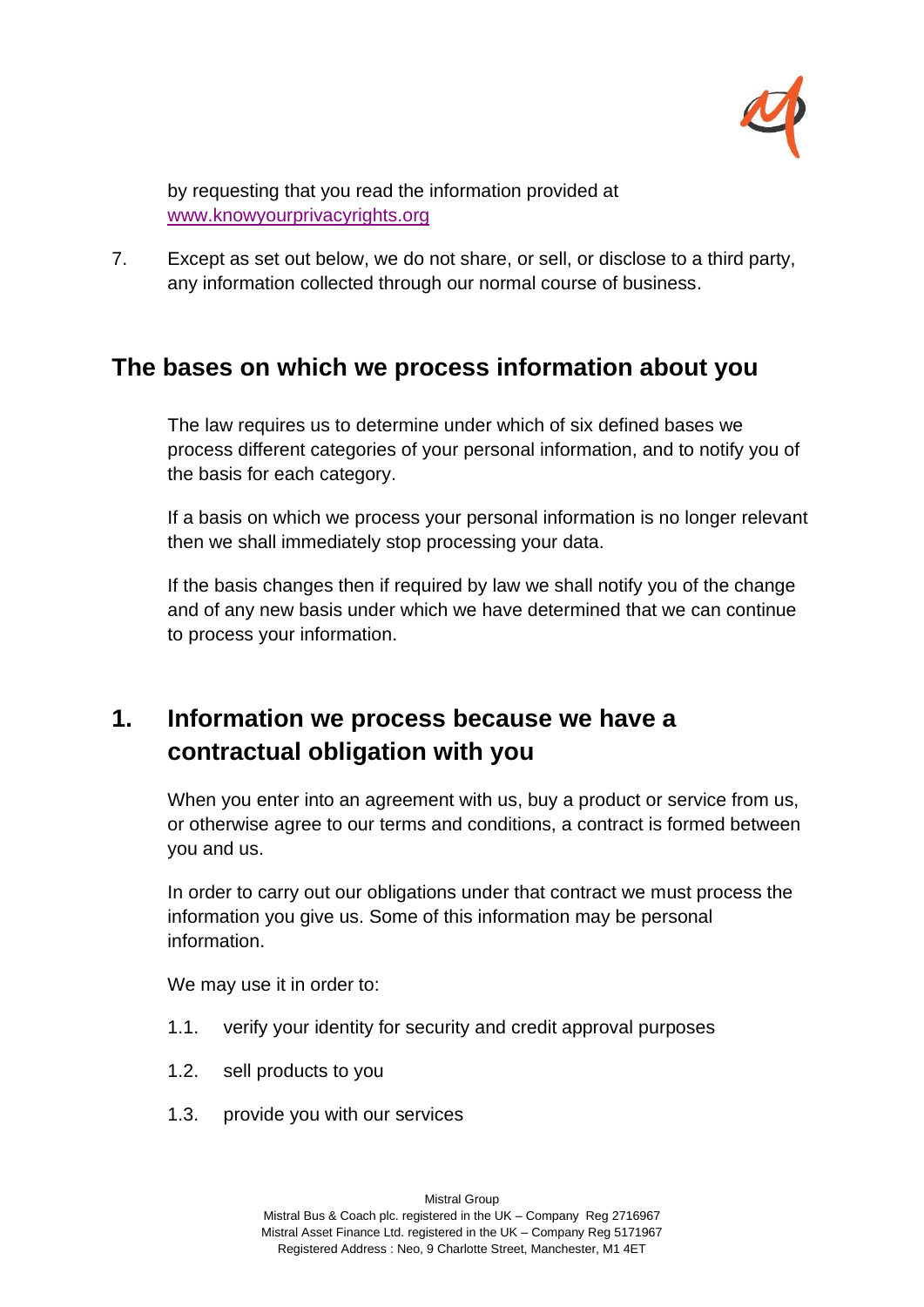

1.4. provide you with suggestions and advice on products or services relevant to your business

We process this information on the basis there is a contract between us, or that you have requested we use the information before we enter into a legal contract.

Additionally, we may aggregate this information in a general way and use it to provide class information, for example to monitor our performance with respect to a particular service we provide. If we use it for this purpose, you as an individual will not be personally identifiable.

We shall continue to process this information until the contract between us ends or is terminated by either party under the terms of the contract.

### **2. Information we process with your consent**

Through certain actions when otherwise there is no contractual relationship between us, such as when you browse our website or ask us to provide you with more information about our business, including job applications or requests for information on our products and services, you provide your consent to us to process information that may be personal information.

Wherever possible, we aim to obtain your explicit consent to process this information, for example, by asking you to agree to our use of cookies.

Sometimes you might give your consent implicitly, such as when you send us a message by e-mail to which you would reasonably expect us to reply.

Except where you have consented to our use of your information for a specific purpose, we do not use your information in any way that would identify you personally. We may aggregate it in a general way and use it to provide class information, for example to monitor the performance of a particular page on our website.

Apart from circumstances where you have given us explicit permission to do so, we will never pass your name and contact information to third parties for the provision of associated services or products that you would find useful.

We continue to process your information on this basis until you withdraw your consent or it can be reasonably assumed that your consent no longer exists.

Mistral Group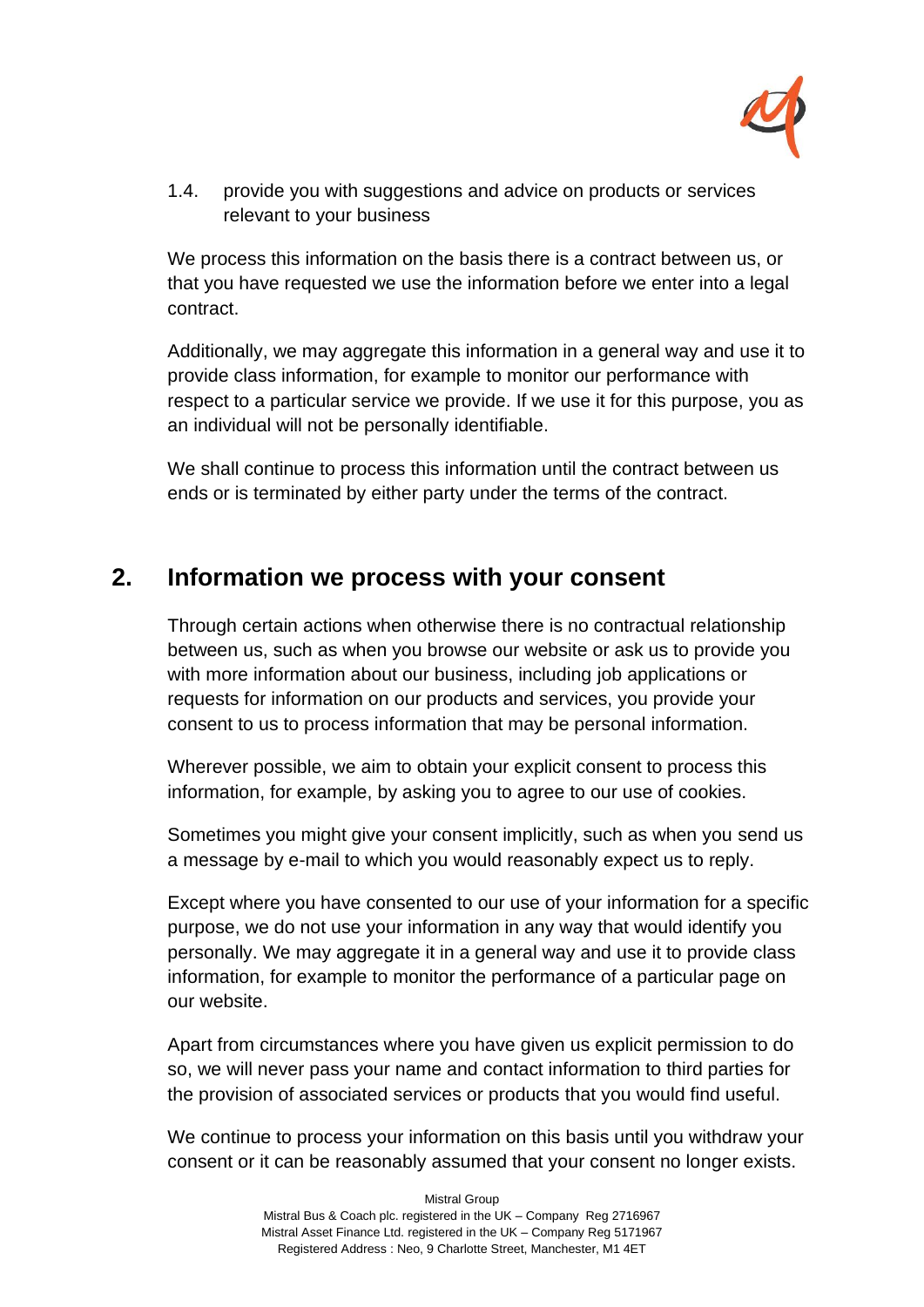

You may withdraw your consent at any time by instructing us via mail or email at [sales@mistral-group.com](mailto:sales@mistral-group.com) However, if you do so, you may not be able to use our website or our services further.

# **3. Information we process for the purposes of legitimate interests**

We may process information on the basis there is a legitimate interest, either to you or to us, of doing so.

Where we process your information on this basis, we do after having given careful consideration to:

- whether the same objective could be achieved through other means
- whether processing (or not processing) might cause you harm
- whether you would expect us to process your data, and whether you would, in the round, consider it reasonable to do so

For example, we may process your data on this basis for the purposes of:

- contacting you to offer products and services that we believe are of a legitimate business interest to you.
- Contact you via email newsletter in which case we will always give you the option to unsubscribe from future communications
- record-keeping for the proper and necessary administration of our business
- responding to unsolicited communication from you to which we believe you would expect a response
- protecting and asserting the legal rights of any party
- insuring against or obtaining professional advice that is required to manage business risk
- protecting your interests where we believe we have a duty to do so

Mistral Group Mistral Bus & Coach plc. registered in the UK – Company Reg 2716967 Mistral Asset Finance Ltd. registered in the UK – Company Reg 5171967 Registered Address : Neo, 9 Charlotte Street, Manchester, M1 4ET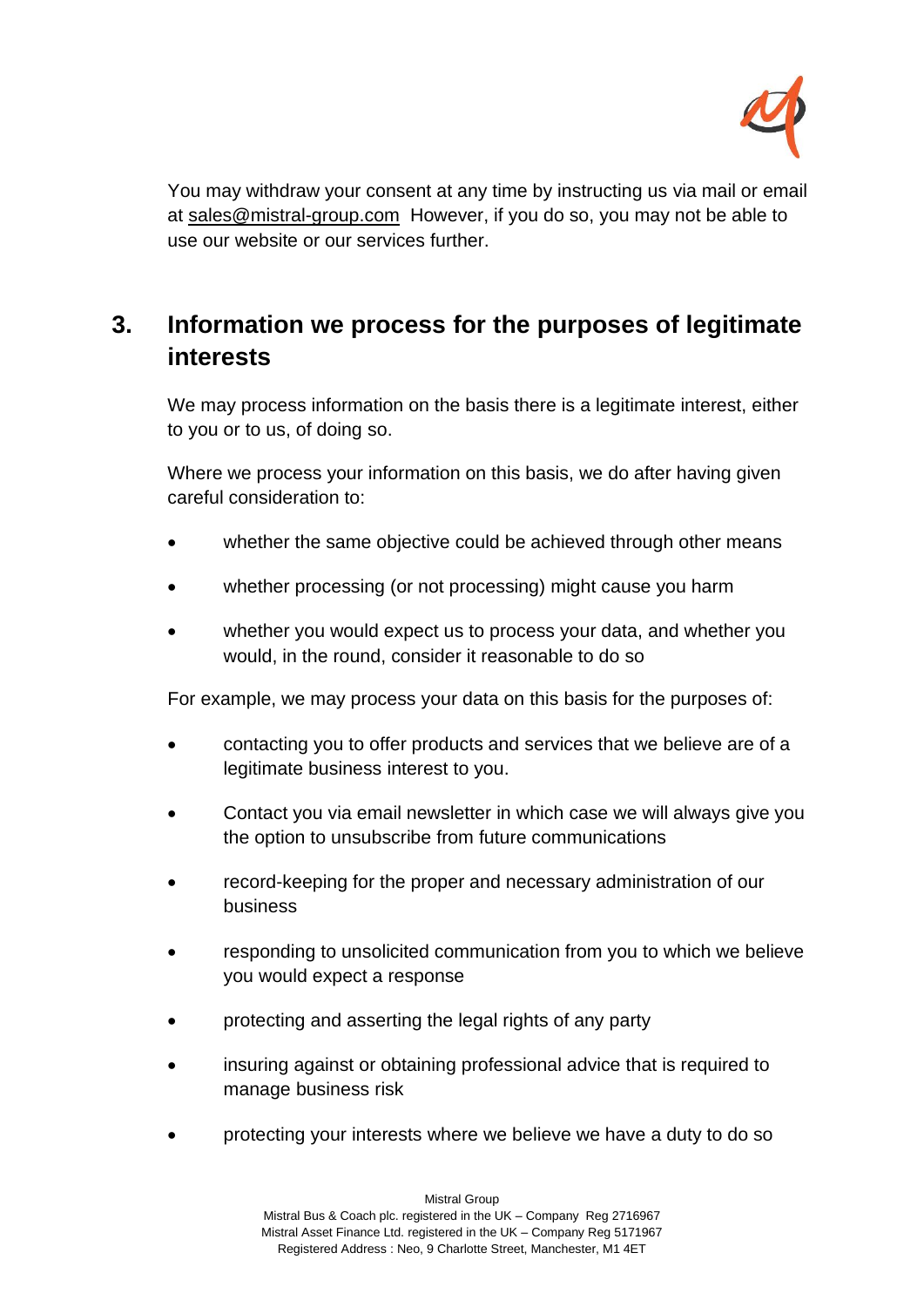

# **4. Information we process because we have a legal obligation**

We are subject to the law like everyone else. Sometimes, we must process your information in order to comply with a statutory obligation.

For example, we may be required to give information to legal authorities if they so request or if they have the proper authorisation such as a search warrant or court order.

This may include your personal information.

## **Specific uses of information you provide to us**

# **5. Information provided on the understanding that it will be shared with a third party**

Within the normal course of our business, for example in the preparation of quotations and the drawing up of agreements you may provide us with information with a view to that information being read, copied, reviewed downloaded, or used by other people or organisations. Specifically this may be us sharing that information as an introducer to a partner finance provider.

We do store it, and we reserve a right to use it in the future for the support of any further business dealings unless you specifically withdraw your consent in writing.

If information previously shared with us enters the public domain through no involvement of ourselves, we will have no control over what any individual third party may do with it. We accept no responsibility for their actions at any time.

Provided your request is reasonable and there is no legal basis for us to retain it, then we will delete personal information you have shared with us should you request that in writing.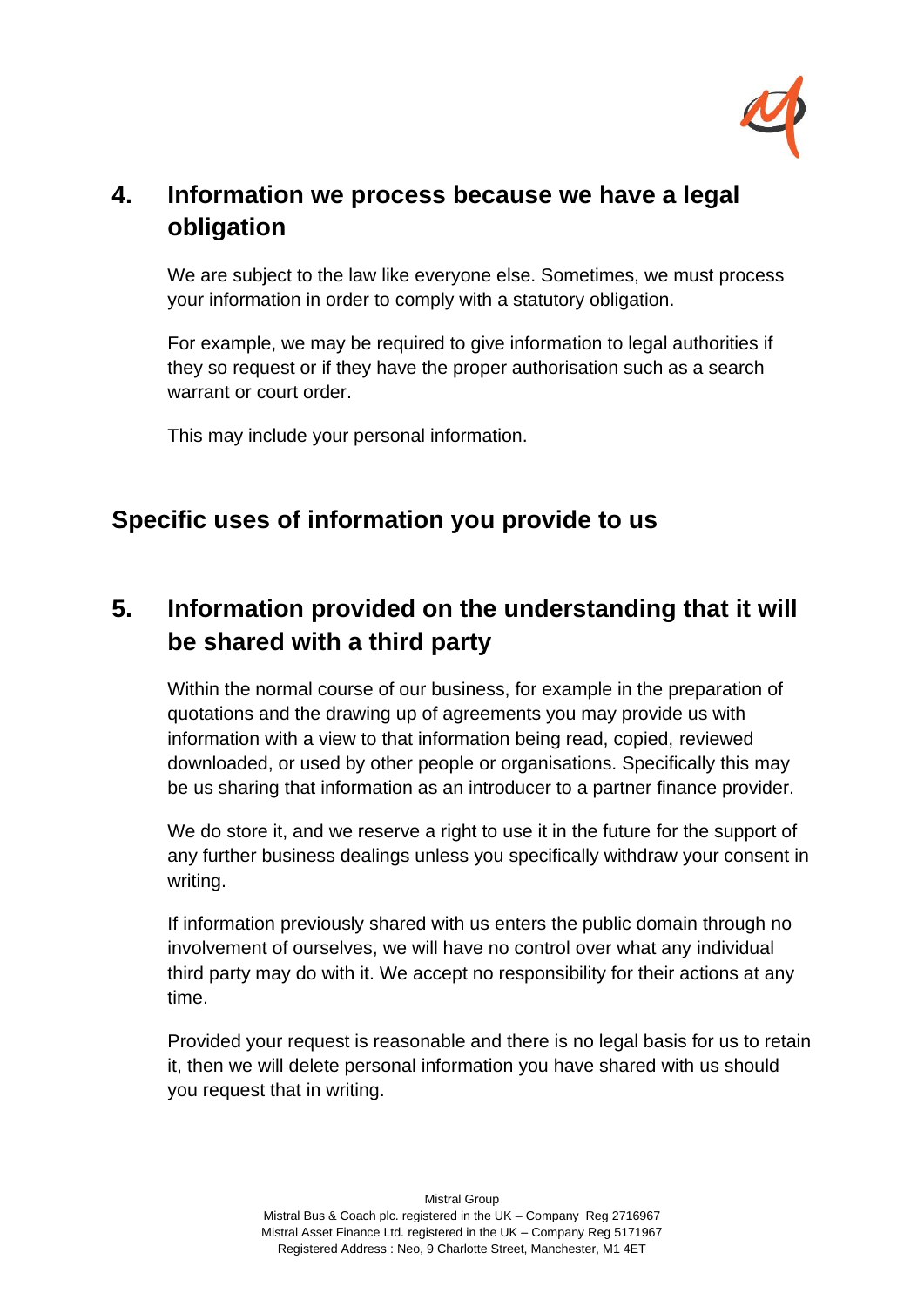

## **6. Information relating to your method of payment**

We store information about your banking details, or other means of payment when you first provide it to us. Should a payment be made by debit or credit card, we will process that payment and then destroy the information provided. We will always ask you to provide debit or credit card information on each occasion that you choose to make a payment via this method.

We take the following measures to protect your payment information:

- 6.1. We keep your payment information on our secure servers, or within industry standard secure databases; such as HSBC's online banking portal.
- 6.2. We do not keep all your payment information so as:
	- 6.2.1 to prevent the possibility of our duplicating a transaction without a new instruction from you;
	- 6.2.2 to prevent any other third party from carrying out a transaction without your consent
- 6.3. Access to your payment information is restricted to authorised staff only.

## **7. Information about your direct debit**

When you agree to set up a direct debit arrangement, the information you give to us is passed to our online payment service, GoCardless Ltd, for processing according to our instructions. We do keep a copy of this information for our records.

We keep this information only for the duration of the direct debit arrangement.

We are registered under the direct debit guarantee scheme. This provides for the customer's bank to refund disputed payments without question, pending further investigation. Direct debits can only be set up for payments to beneficiaries that are approved originators of direct debits. In order to be approved, these beneficiaries are subjected to careful vetting procedures. Once approved, they are required to give indemnity guarantees through their banks.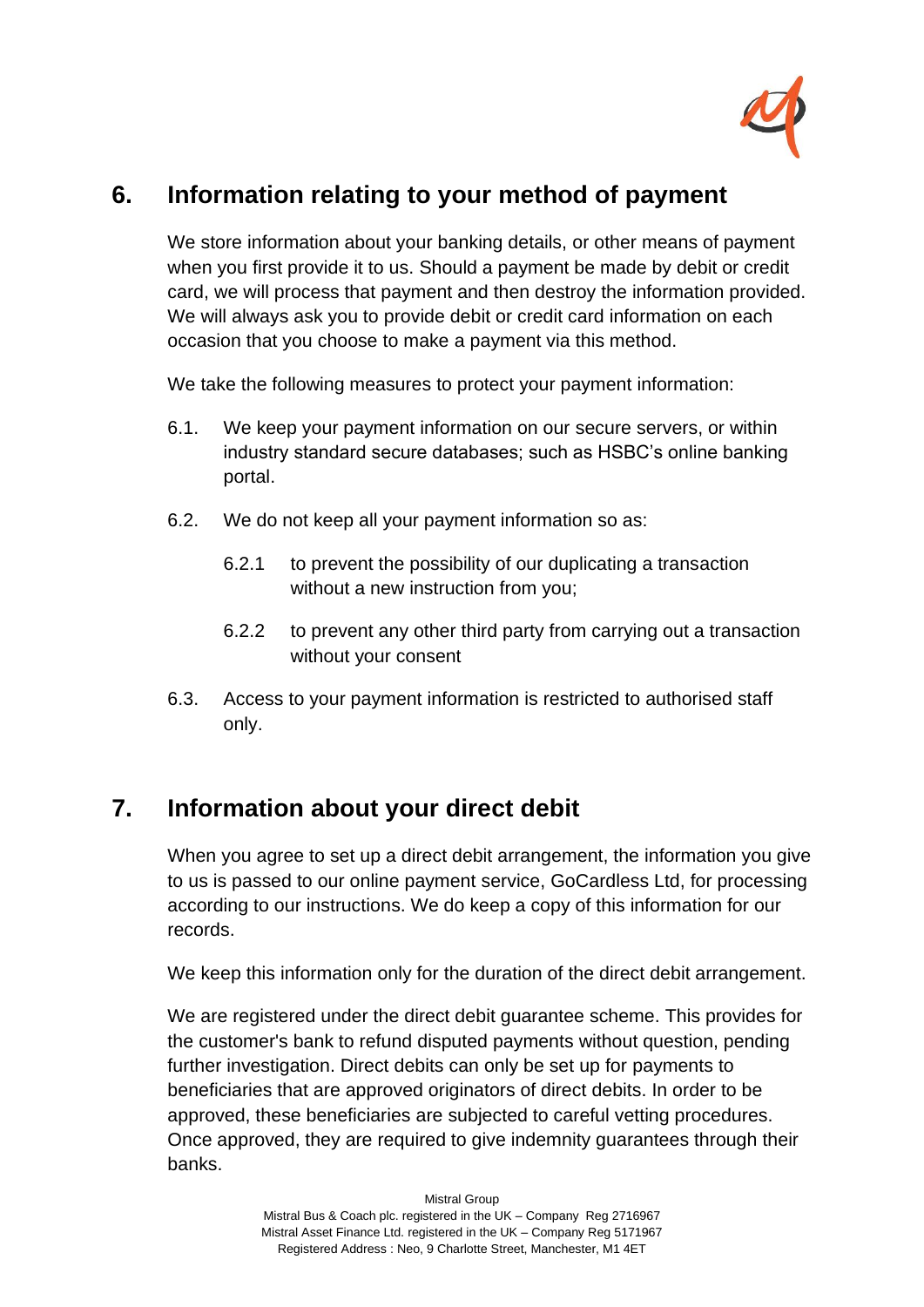

## **8. Job application and employment**

If you send us information in connection with a job application, we may keep it for up to 6 months in case we decide to contact you at a later date.

If we employ you, we collect information about you and your work from time to time throughout the period of your employment. This information will be used only for purposes directly relevant to your employment. After your employment has ended, we will keep your file for six years before destroying or deleting it.

#### **9. Making contact with us**

When you contact us, whether by telephone, through our website or by e-mail, we collect the data you have given to us in order to reply with the information you need.

We record your request and our reply in order to increase the efficiency of our business.

We keep personally identifiable information associated with your message, such as your name and email address so as to be able to track our communications with you to provide a high quality service.

## **10. Complaining**

When we receive a complaint, we record all the information you have given to us.

We use that information to resolve your complaint.

If your complaint reasonably requires us to contact some other person, we may decide to give to that other person some of the information contained in your complaint. We do this as infrequently as possible, but it is a matter for our sole discretion as to whether we do give information, and if we do, what that information is.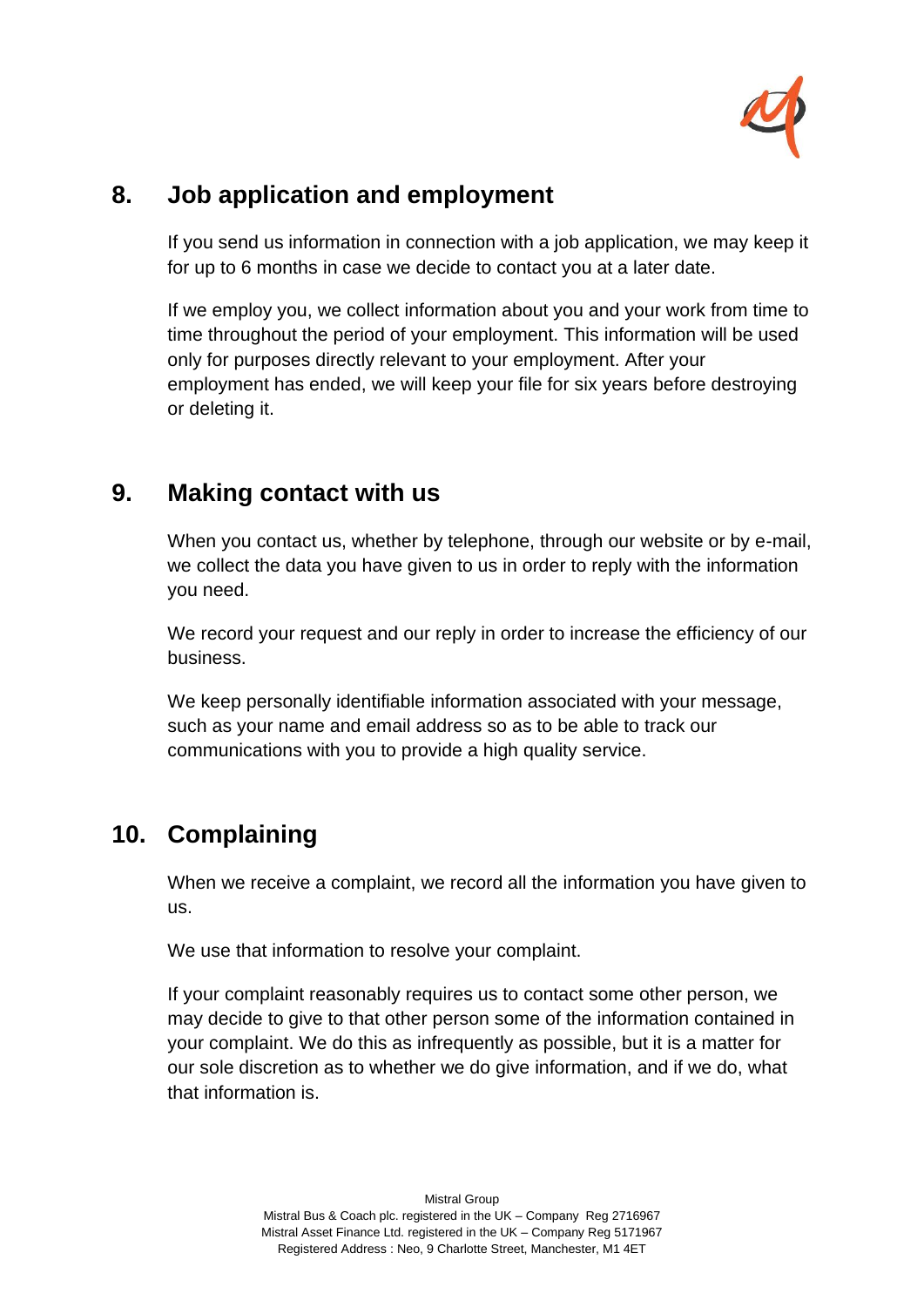

We may also compile statistics showing information obtained from this source to assess the level of service we provide, but not in a way that could identify you or any other person.

## **11. Supplier and business partner information**

This is information given to us by you in your capacity as a supplier to us or as a business partner.

The information is not used for any other purpose other than to continue with normal business relatiosnhips.

We undertake to preserve the confidentiality of the information and of the terms of our relationship.

We expect any supplier or partner to agree to reciprocate this policy.

# **Use of information we collect through automated systems when you visit our website**

### **12. Cookies**

Cookies are small text files that are placed on your computer's hard drive by your web browser when you visit any website. They allow information gathered on one web page to be stored until it is needed for use on another, allowing a website to provide you with a personalised experience and the website owner with statistics about how you use the website so that it can be improved.

Some cookies may last for a defined period of time, such as one day or until you close your browser. Others last indefinitely.

Your web browser should allow you to delete any you choose. It also should allow you to prevent or limit their use.

Our website uses cookies. They are placed by software that operates on our servers, and by software operated by third parties whose services we use.

> Mistral Group Mistral Bus & Coach plc. registered in the UK – Company Reg 2716967 Mistral Asset Finance Ltd. registered in the UK – Company Reg 5171967 Registered Address : Neo, 9 Charlotte Street, Manchester, M1 4ET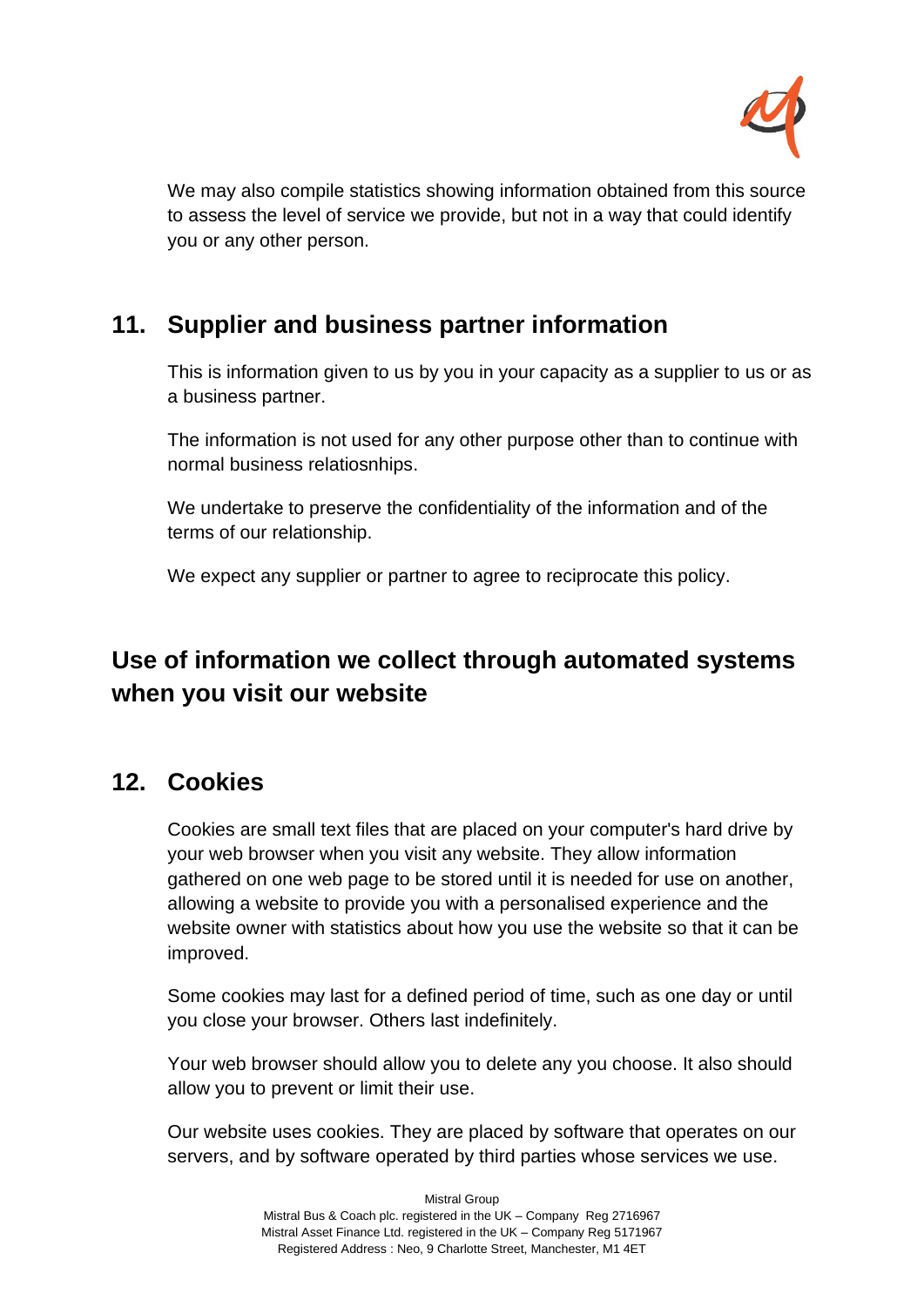

When you first visit our website, we ask you whether you wish us to use cookies. If you choose not to accept them, we shall not use them for your visit except to record that you have not consented to their use for any other purpose.

If you choose not to use cookies or you prevent their use through your browser settings, you will not be able to use all the functionality of our website.

We use cookies in the following ways:

- 12.1. to track how you use our website
- 12.2. to record whether you have seen specific messages we display on our website
- 12.3. to keep you signed in our site
- 12.4. to record your answers to surveys and questionnaires on our site while you complete them
- 12.5. to record the conversation thread during a live chat with our support team

[We provide more information about the cookies we use in our cookie policy].

#### **13. Personal identifiers from your browsing activity**

Requests by your web browser to our servers for web pages and other content on our website are recorded.

We record information such as your geographical location, your Internet service provider and your IP address. We also record information about the software you are using to browse our website, such as the type of computer or device and the screen resolution.

We use this information in aggregate to assess the popularity of the webpages on our website and how we perform in providing content to you.

If combined with other information we know about you from previous visits, the data possibly could be used to identify you personally, even if you are not signed in to our website.

> Mistral Group Mistral Bus & Coach plc. registered in the UK – Company Reg 2716967 Mistral Asset Finance Ltd. registered in the UK – Company Reg 5171967 Registered Address : Neo, 9 Charlotte Street, Manchester, M1 4ET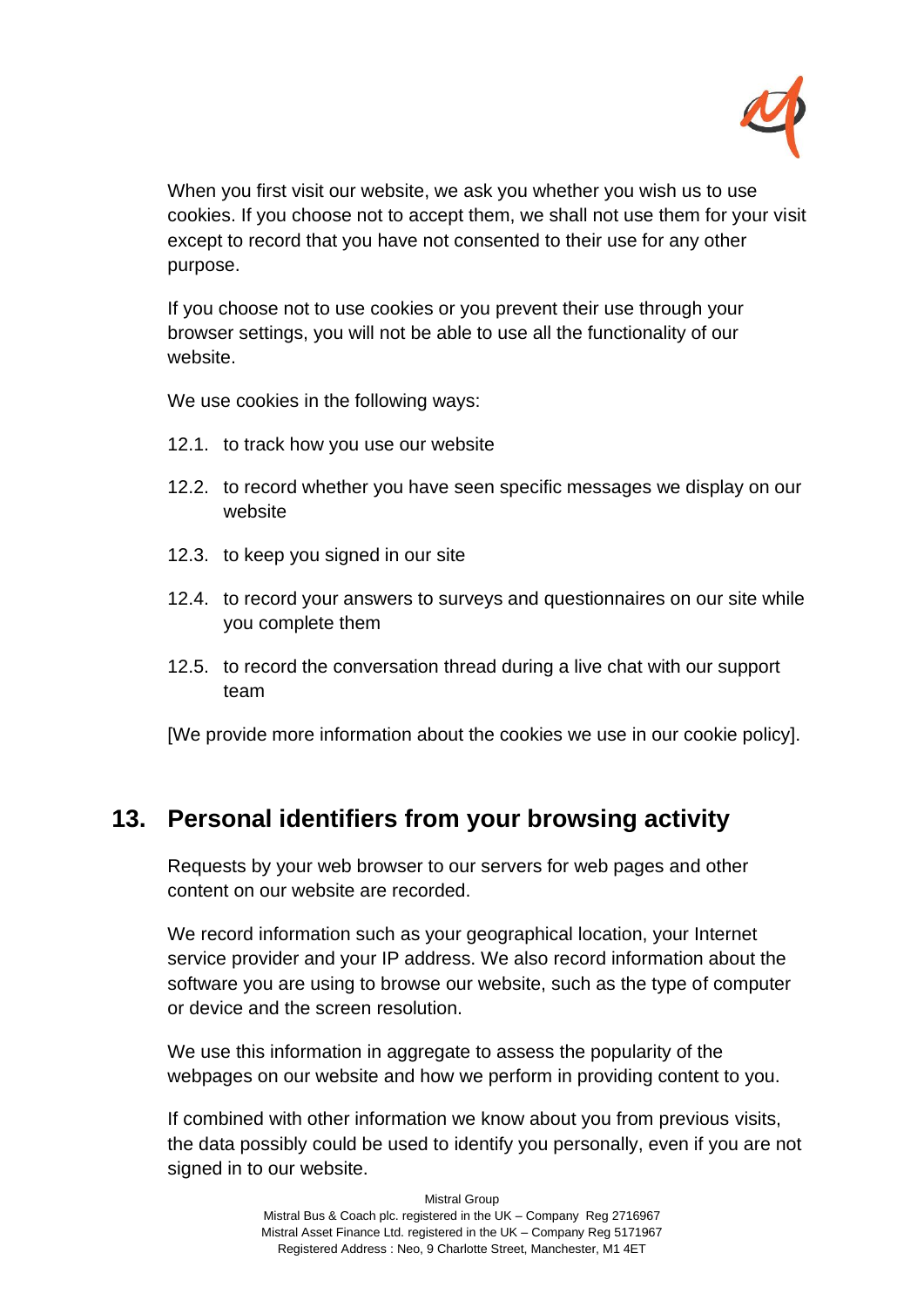

### **14. Our use of re-marketing**

Re-marketing involves placing a cookie on your computer when you browse our website in order to be able to serve to you an advert for our products or services when you visit some other website.

We may use a third party to provide us with re-marketing services from time to time. If so, then if you have consented to our use of cookies, you may see advertisements for our products and services on other websites.

# **Disclosure and sharing of your information**

## **15. Information we obtain from third parties**

Although we do not disclose your personal information to any third party (except as set out in this notice), we sometimes receive data that is indirectly made up from your personal information from third parties whose services we use.

No such information is personally identifiable to you.

### **16. Credit reference and insurance databases**

To assist in combating fraud, we may share information with credit reference agencies and insurance industry databases, so far as it relates to clients or customers who use our services.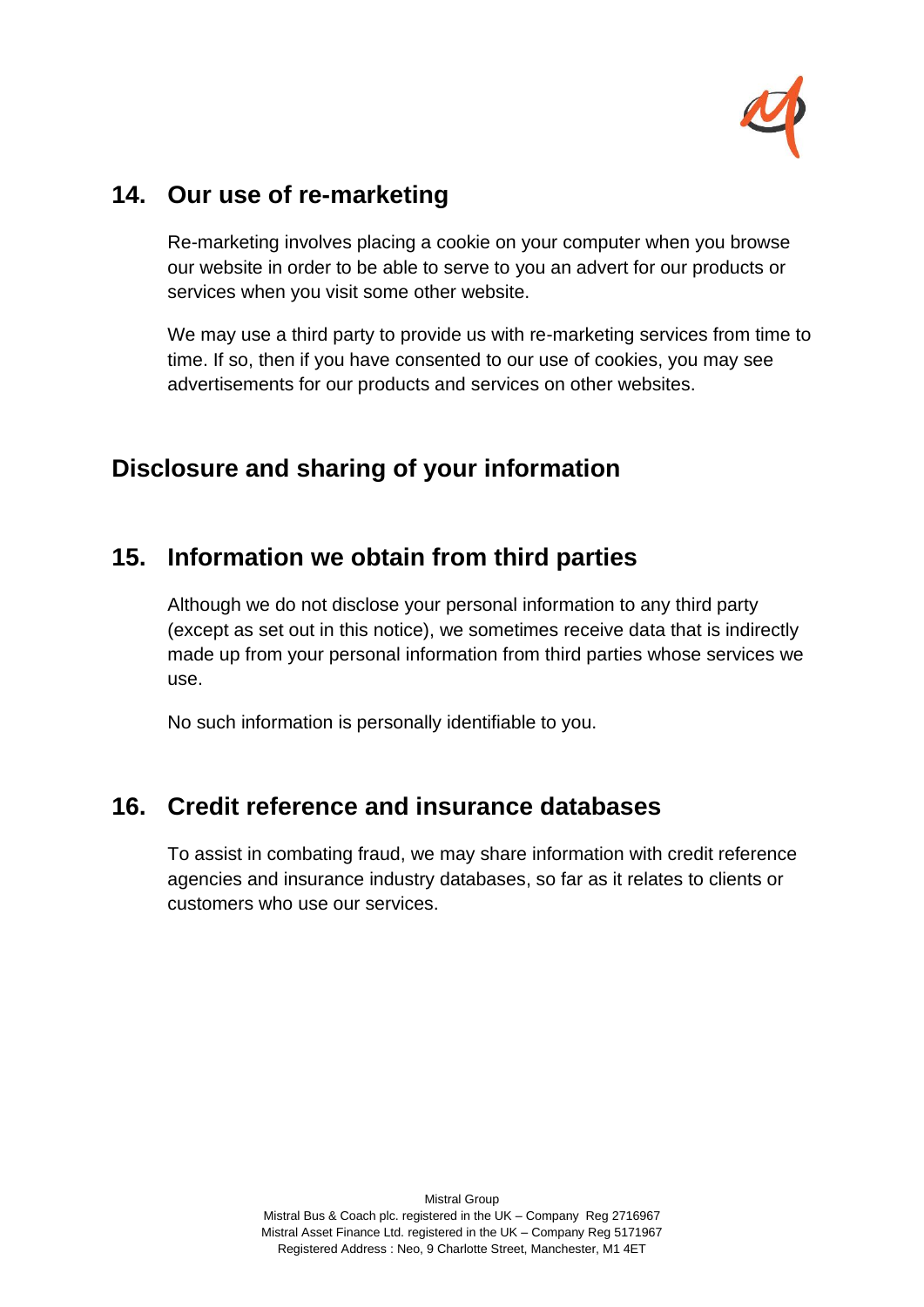

### **Access to your own information**

### **17. Access to your personal information**

- 17.1. At any time you may review or update personally identifiable information that we hold about you, by requesting a copy of that information from us in writing.
- 17.2. After receiving the request, we will tell you when we expect to provide you with the information, and whether we require any fee for providing it to you.

## **18. Deletion of your information**

If you wish us to remove personally identifiable information from our databases, you may contact us in writing and except for information that we are specifically obliged to retain for legal or contractual purposes, we will delete this information.

This may limit the service we can provide to you in the future.

## **19. Verification of your information**

When we receive any request to access, edit or delete personal identifiable information we shall first take reasonable steps to verify your identity before granting you access or otherwise taking any action. This is important to safeguard your information.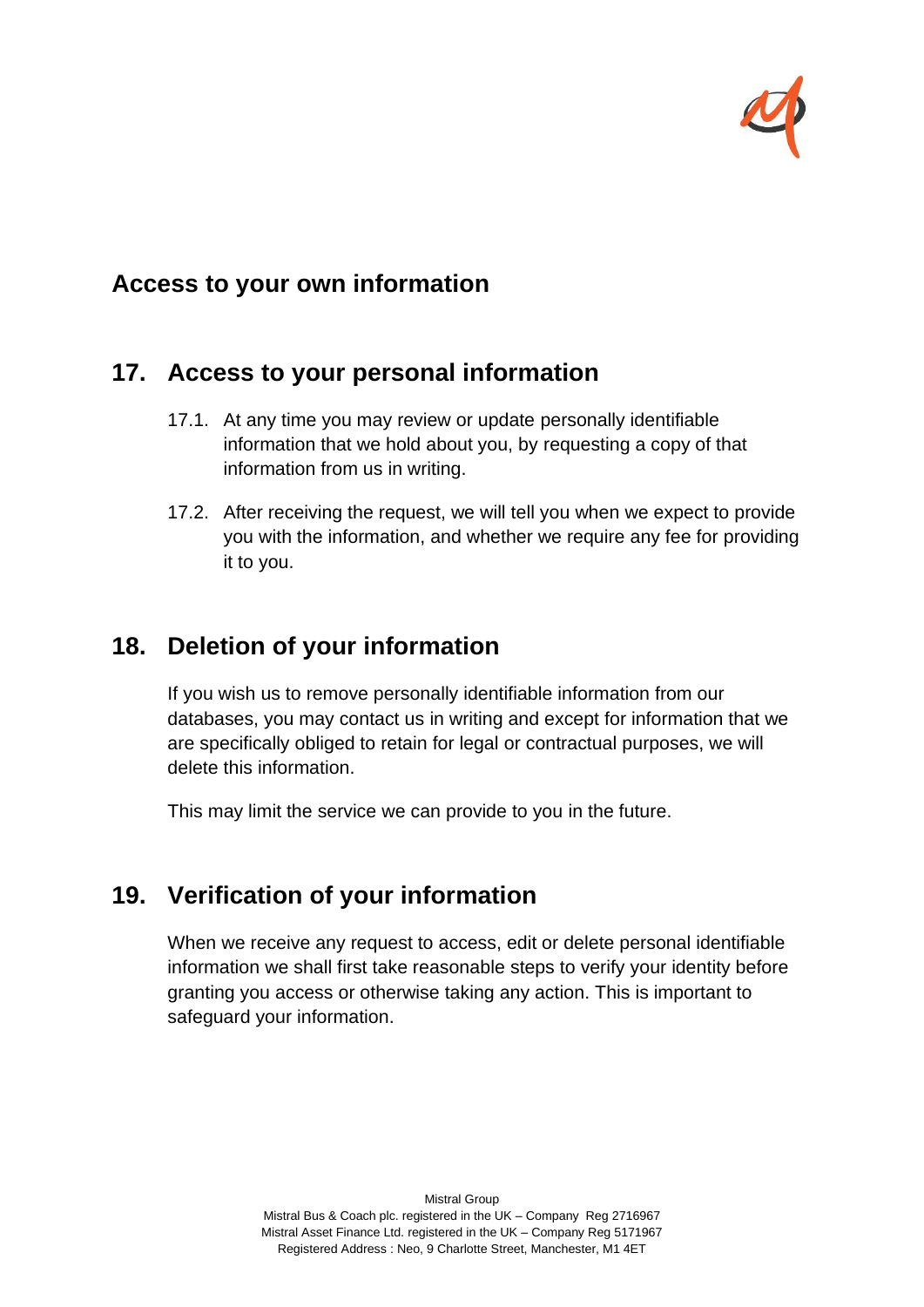

#### **Other matters**

### **20. Use of site by children**

- 20.1. We do not sell products or provide services for purchase by children, nor do we market to children.
- 20.2. If you are under 18, you may use our website only with consent from a parent or guardian

#### **21. How you can complain**

- 21.1. If you are not happy with our privacy policy or if have any complaint then you should tell us by email. Our address is [sales@mistral](mailto:sales@mistral-group.com)[group.com](mailto:sales@mistral-group.com)
- 21.2. If a dispute is not settled then we hope you will agree to attempt to resolve it by engaging in good faith with us in a process of mediation or arbitration.
- 21.3. If you are in any way dissatisfied about how we process your personal information, you have a right to lodge a complaint with the Information Commissioner's Office. This can be done at<https://ico.org.uk/concerns/>

### **22. Retention period for personal data**

Except as otherwise mentioned in this privacy notice, we keep your personal information only for as long as required by us:

- 22.1. to provide you with the services you have requested;
- 22.2. to comply with other law, including for the period demanded by our tax authorities;
- 22.3. to support a claim or defence in court.